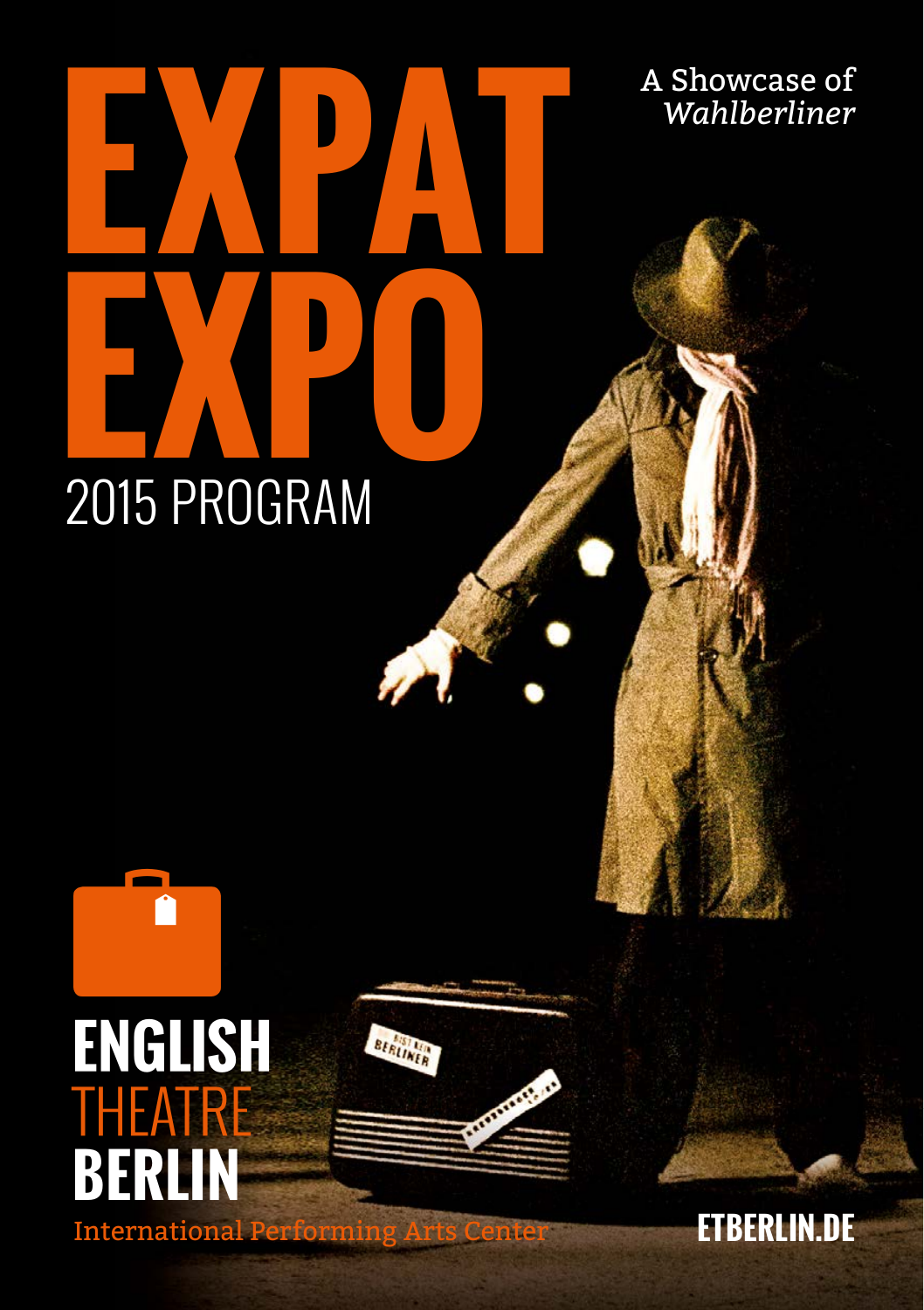# **WELCOME TO THE 2015 EXPAT EXPO**

Over the last twenty-five years, Berlin has transformed from a casualty cleaved in two by the Cold War into one of the most dynamic and creative cities on the planet. Buoyed by cultural subsidies envied the world over and bolstered by rental prices for living and working spaces (still) unbelievably inexpensive when compared with the rest of the Western world, the German capital has become a truly global city, one that is home to a huge concentration of *Wahlberliner* (Berliners by choice) from all over the world. A fascinating side effect of this has been the rise of the English language as Berlin's *lingua franca*, a working language used to bridge linguistic barriers and often serving as the lowest common verbal denominator. Indeed, in certain districts, one hears more English on the street or on public transportation than German or Turkish. In the performing arts, this means that an increasing number of groups and artists are collaborating and creating new work in English, using English not as a native language but as a working language, combining a dizzying mix of performative techniques and traditions from around the world.

*The Expat Expo: A Showcase of Wahlberliner* is English Theatre Berlin | International Performing Arts Center's annual tribute to this one-of-a-kind *Berliner Mischung* of creativity: a week-long festival dedicated to presenting new, compelling, inherently international work by our most valuable resource, the international *freie Szene*, Berlin's English-language independent performing arts community. Loosely arranged by theme, 20 performances await you over six evenings, running the gamut from traditional spoken-word theater to the post-dramatic, with everything in between. On the final day of the festival, spend your afternoon with us at the Expat Markt, a market and performance installation throughout our entire facilty, including the historic courtyard.

It is my sincere pleasure to welcome you for a week of exchange with Berlin's international community of artists.

Daniel Brunet

Founder and Curator, Expat Expo Producing Artistic Director, English Theatre Berlin | International Performing Arts Center

### **THE 2015 EXPAT EXPO TEAM IS:**

**Daniel Brunet** *Concept and Curation*

**Ralf Arndt** and **Torsten Litschko** *Technical Direction and Production Management*

**Joseph Wegmann** *Markt Coordination*

**Jenny Eyer** *Stage Management*

**Daniel Sauermilch** *Festival Assistant*

### **Ticket Information**

Admission to any single performance costs 7€ (5€ students); admission to all performances on a single calendar day costs 15€ (9€ students). Admission to the Expat Markt on June 7 is free of charge.

# **EXPAT EXPO CALENDAR** Evening Performances

| 1 Mon              | <b>NEW THEATER GROUPS IN BERLIN</b>                            |
|--------------------|----------------------------------------------------------------|
|                    | 8pm A PAPER TALE Maayan Jungman                                |
|                    | 9pm <b>UNDER THE GUN</b> Theater Group Berlin                  |
|                    | 10pm <b>I DON'T HAVE A LINE</b> so sick communications         |
| 2 Tue              | <b>REFLECTIONS ON RITUALS</b>                                  |
|                    | 8pm <b>NEXT TIME</b> Minna Partanen                            |
|                    | 9pm <b>HIGH TIME</b> Joseph Campbell                           |
|                    | 10pm A MODERN PROPHECY Liz Erber, Maria Ferrara and Meltem Nil |
|                    |                                                                |
| 3 Wed              | <b>IMMIGRANT IMAGINATION</b>                                   |
|                    | 8pm <b>DIDI'S SON</b> Dirty Granny Tales Band                  |
|                    | 9pm SUITCASE STABILITY Liliana Velásquez                       |
|                    | 10pm <b>CONNECTING FINGERS</b> Daniela Lucato                  |
| 4 Thu              | <b>ABSENCE MAKES THE HEART GROW FONDER?</b>                    |
|                    | 8pm BETWEEN LIES AND HARMONY Kazuma Glen Motomura              |
|                    | 8:45pm <b>THE L&amp;R PROBLEM</b> Manami N.                    |
|                    | 9:45pm <b>THIS IS TORTURE</b> Art Not Art                      |
|                    | 10:15pm POLAR OPPOSITES TiltHAUS                               |
| 5 Fri              | <b>GENDER GENUFLECTION?</b>                                    |
|                    | 8pm WHY ARE WE SO F***ING DRAMATIC? FEM                        |
|                    | 8:30pm SO FAR AWAY Sally Dige                                  |
|                    | 9pm <b>MARS ONE: VENUS ZERO</b> Breakfast Slam Theatre         |
|                    | 10pm <b>BLANCHE</b> Shlomo Lieberman and Sabrina Strehl        |
|                    | A Holzmark Production                                          |
| 6 Sat              | <b>SATURDAY NIGHT LOVE AND LAUGHS</b>                          |
|                    | 8pm <b>IMPROV COMEDY</b> Good Luck, Barbara!                   |
|                    | 9pm <b>TORRENTS OF RAPTURE</b> Dugald Ferguson                 |
|                    | 10pm <b>STRIPPED</b> teamonfire productions                    |
| 7 S <sub>11n</sub> | MARKET AND PERFORMANCE INSTALLATION                            |
|                    | 12pm – 6pm <b>EXPAT MARKT</b> Free Admission                   |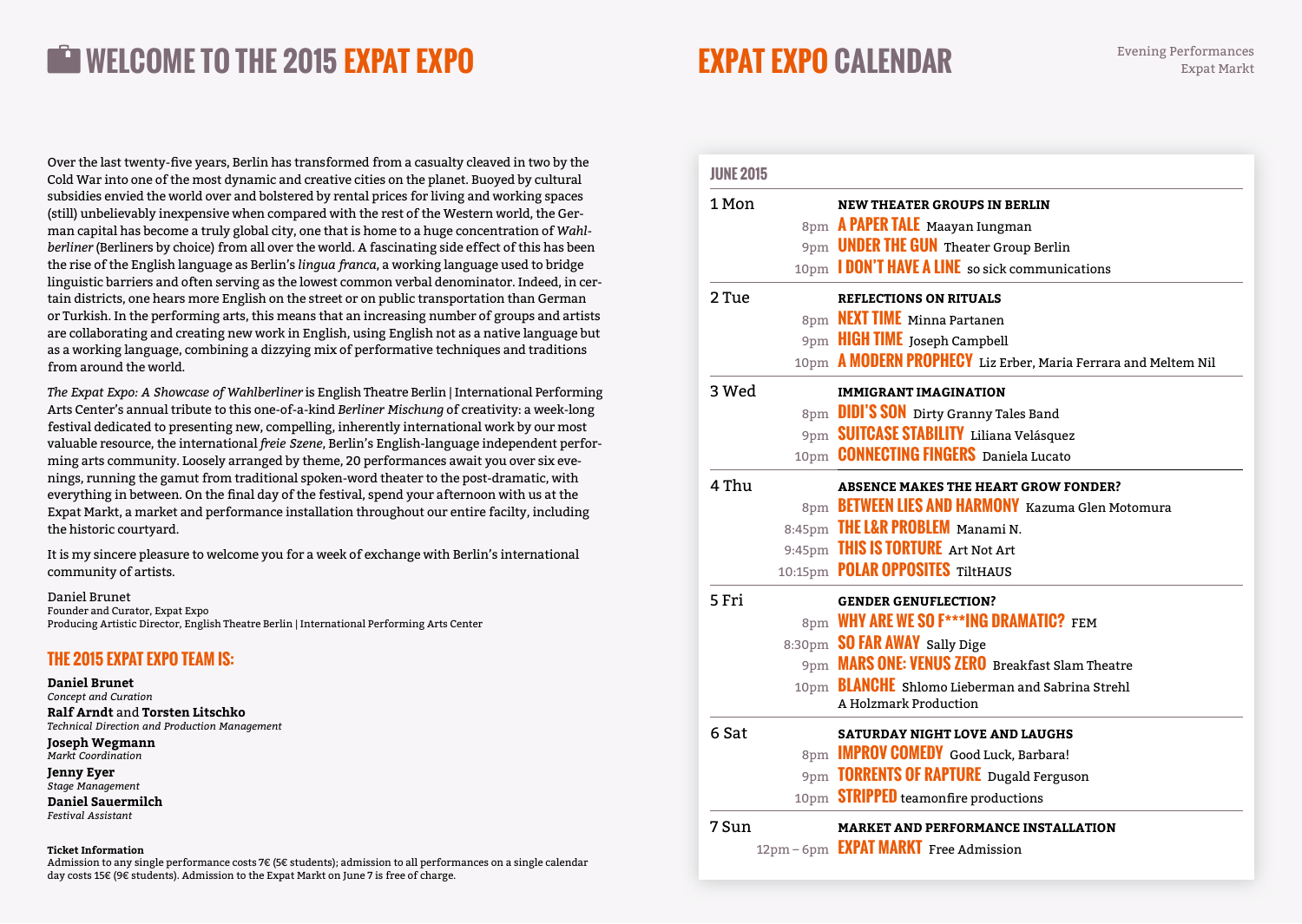# **NEW THEATER GROUPS IN BERLIN**

 2015 EXPAT EXPO Performances

### **REFLECTIONS ON RITUALS Monday, June 1 <b>DN KIIUALS Tuesday, June 2**

 2015 EXPAT EXPO Performances

# 8pm

### **Maayan Iungman**

*Niyar – A Paper Tale* is a puppet theater show made all out of paper. In it, crumpled pieces of paper are brought to life. The artist embarks on a journey of creation, forming a poetic alternate reality. This world within a world is created by Maayan Iungman – without using a single word. Niyar presents the gap between the wish to create and the moment in which inner spirit takes the lead.

### 9pm





### **Theater Group Berlin**

Rich Bray says that as an actor, he has to be the cowboy one minute and the spaceman the next. Rich Bray says that he was once a drill sergeant, a corporate wonder man, a West End star and part of a secret agency (Rich Bray won't say which one.) Rich Bray says that only Iggy Pop is allowed to call him Richy. Rich Bray is not a fictional characterhe is actually in the production, he is a Theater Group Berlin ensemble member.



### **so sick communications**

*I Don't Have A Line* is a multifaceted performance based on the idea that dancers are constantly heckled by their choreographers and teachers and inevitably by themselves before the audience even has the chance to pass judgment.

so sick communications is a group of four artists with backgrounds in dance, choreography, scenography and music composition who collaborate to produce multimedia performances.







### **Minna Partanen**

"Next time" is a phrase that we use to make ourselves feel better about another wasted opportunity. Or a lukewarm consolation to somebody else suggesting that "it didn't matter"? In her solo piece *Next Time*, theater artist Minna Partanen explores the nature of wasted opportunities. Partanen is interested in the space that lies between self-doubt, a fear of failure and anything that's less depressing.

# **HIGH TIME**

### **Joseph Campbell**

Dearly beloved, we are gathered here today to join this man and this woman in holy matrimony. /// This is what will happen: You will come in and sit down. The lights in the room will go out. You will be led through a short guided meditation. The surrealist piece will then be acted out before you, with its themes of union and division, infantile sexuality, addiction, war. There may or may not be much wailing and gnashing of teeth.

# **A MODERN PROPHECY**

### **Liz Erber, Maria Ferrara and Meltem Nil**

Three solo artists weave together an evening of performance, sharing moments of spontaneous vision and inspiration via dance, voice and text. An object or two are also subject to appearance. Our method of performance/creation happens at the crossroads of composition and improvisation. Our primary tool is the moving-sounding body, which conjures up ephemeral images, illusions and spontaneous characters.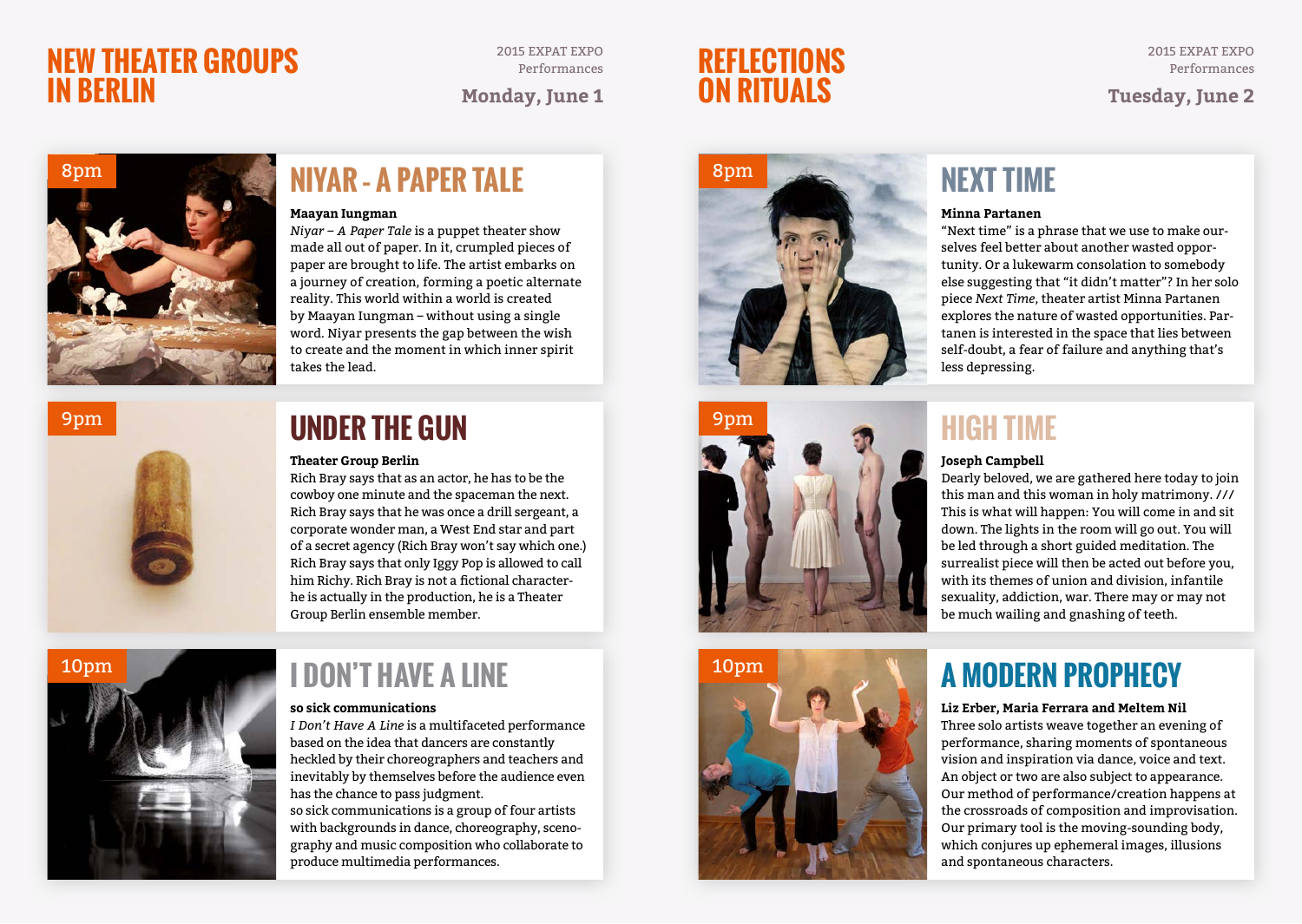# **IMMIGRANT IMAGINATION**

 2015 EXPAT EXPO Performances

### **ABSENCE MAKES THE HEART Wednesday, June 3 GROW FONDER? PERSPECTIVES ABROAD** Thursday, June 4 **POLITICAL PERSPECTIVES ABROAD**

 2015 EXPAT EXPO Performances



### **Dirty Granny Tales Band**

In a world where everything is reversed, and objects come to life while the human beings are subservient to them, a writer becomes part of the story that he is writing. He falls in love with the leading lady of his fairy tale, threatened by his own story creatures, and in the end redeems them and is himself redeemed. Dirty Granny Tales' performances consist of the combination of music, puppet theater, animation and dance.



# **SUITCASE STABILITY**

### **Liliana Velásquez**

The "anonymous" confessions of Liliana Velásquez, a wild woman with confidence and a lack of shame. These misadventures have led her to Berlin. From a multicultural background, new to the idea of EXPAT, she migrated to Berlin in search of love, with her double nationality and multiple personalities maintaining a relatively single lifestyle.



# **CONNECTING FINGERS**

### **Daniela Lucato** An encounter with some refugees.

What would it be like if for one day, for one hour, for one minute we were to watch things through their eyes and hear what they want to tell us? In attempting to connect with these stories, dancers will lead us on a second journey.







### 10:15pm



# **BETWEEN LIES AND HARMONY**

### **Kazuma Glen Motomura**

4 years after FUKUSHIMA: Tons of highly radioactive water is spilling daily into the Pacific, the prime minister says everything is under control and Japan seems to be more concerned about hosting the summer Olympics in 2020 than the children attending schools in high radiation zones.

# **THE L&R PROBLEM**

### **Manami N.**

This is a complex journey through Japanese history, using sounds, clips from documentary films, quotes from various compositions, the playing of live instruments and electronic sounds to ask crucial questions about society, ecology, politics, responsibility and the role of the individual being challenged by all this.

### **Art Not Art**

"Now then, we've done the questions, we've done the shooting. The ugly stuff. Well, probably not all of it." Inspired by (and, in part, adapted from) the 2014 U.S. Senate report on the CIA's Detention and Interrogation Program, *This Is Torture* presents a CIA interrogator on the other side of the table.

# **POLAR OPPOSITES**

### **TiltHAUS**

This is a quirky fast-paced theatrical adventure about two polar bears confined to a drifting, melting iceberg. Faced with their own differences, an onslaught of environmental elements and some mild polar bear-related existential crises, the two are left with a problem as deep as the ocean they float on.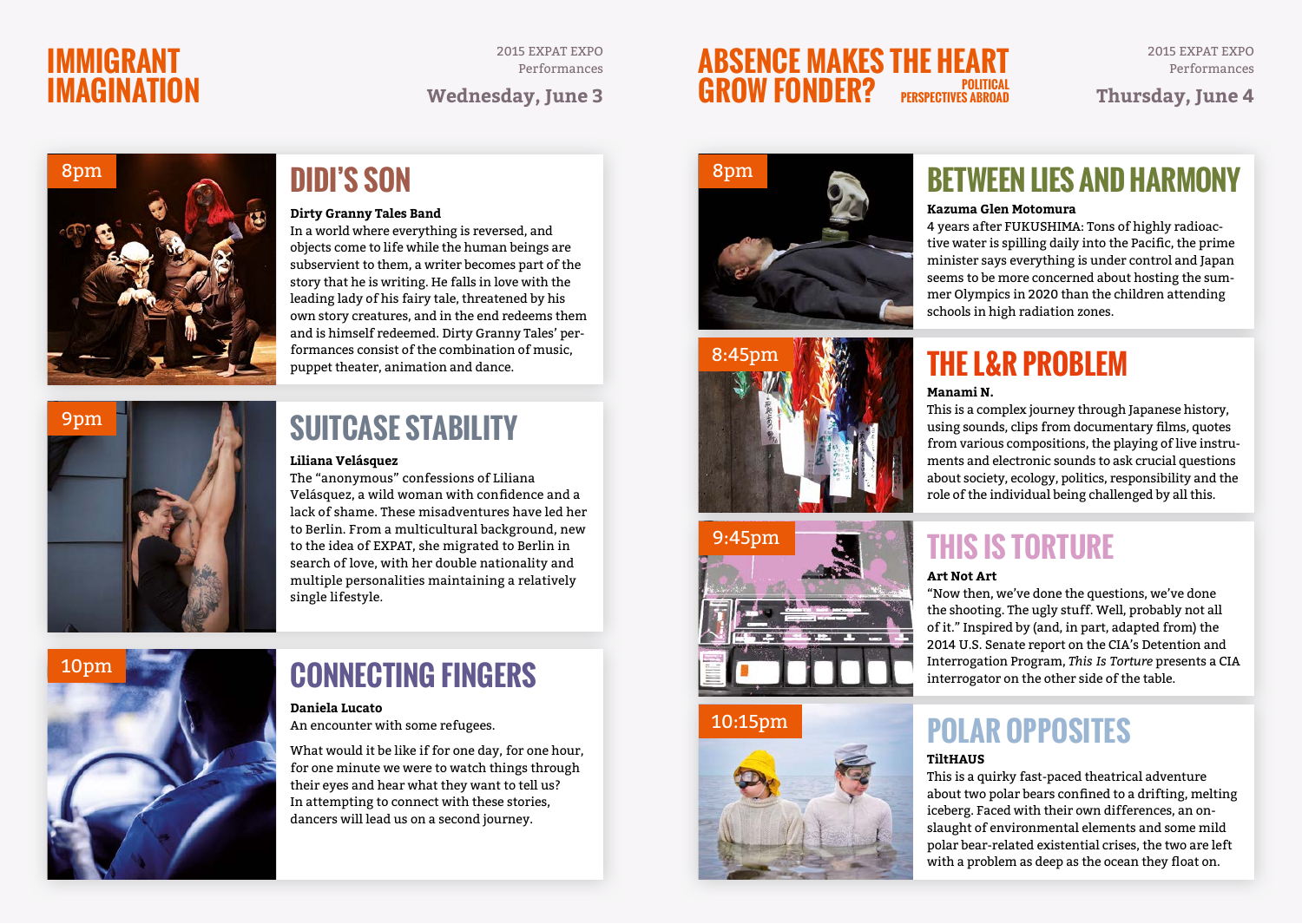# **GENDER GENUFLECTION?**

 2015 EXPAT EXPO Performances

# **SATURDAY NIGHT LOVE Friday, June 5 AND LAUGHS Saturday, June 6**

 2015 EXPAT EXPO Performances



# **F\*\*\*ING DRAMATIC?**

**FEM** Each year, scientists publish roughly 17,000 detailed descriptions of newly discovered animals. Today we will investigate a new species: The young independent woman.

# **SALLY DIGE**

Through song, performance and installation, **Sally Dige** narrates the story of a girl who has had a terrible accident; putting her into an unconscious state. While the world around her tries to get her to wake up, she finds that in this dream state she begins to uncover repressed feelings, guilt, dreams and desires within the world of herself.



10pm

# **MARS ONE: VENUS ZERO**

### **Breakfast Slam Theatre**

This one-man show explores the recent outbreak of "meninism", the most recent online backlash against feminism and women's rights. It follows the misguided protagonist, Mike, as he prepares his audition tape for the MARS ONE space program.

# **BLANCHE**

A Holzmark Production

### **Shlomo Lieberman and Sabrina Strehl**

"I don't want realism. I want magic! I don't tell the truth, I tell what ought to be the truth." - that's Blanche, a refugee of her past and an immigrant to a place where she has to fight for her survival. Her desire for love, acceptance, but most of all for attention, leaves her looking for an audience.







### **Good Luck, Barbara!**

Berlin's own Good Luck, Barbara! (USA/CAN) brings their inventive and intelligent brand of improvised comedy to the Expat Expo once more. Featuring special guests from the Berlin improv community, this show brings together a smorgasbord of different types of improv, including short form, long form and music! And as always, everything is made up in front of your eyes. Like magic. Only funnier.

# **TORRENTS OF RAPTURE**

### **Dugald Ferguson**

Something's off with Reggie's boyfriend. In a fit of protectiveness(?) he's just locked him in the bathroom like Rapunzel. Miserable and betrayed, Reggie finds solace in his friends - the hairdryer, drill, radio and toilet paper – as well the life affirming classic Torrent of Rapture. Wildly romantic, idealized and inaccurate, it seems to mirror his life exactly until it becomes clear that having a movie for a therapist is not always a good idea.

# **STRIPPED**

### by Stephen Clark (teamonfire productions)

*Stripped* is the story of a relationship between a man and a woman in their early thirties. The play begins with both of them, in their respective bathrooms, getting ready for their first date; a blind date arranged through a newspaper dating page. As they dress, they reflect on their fears, feelings and hopes about their imminent meeting.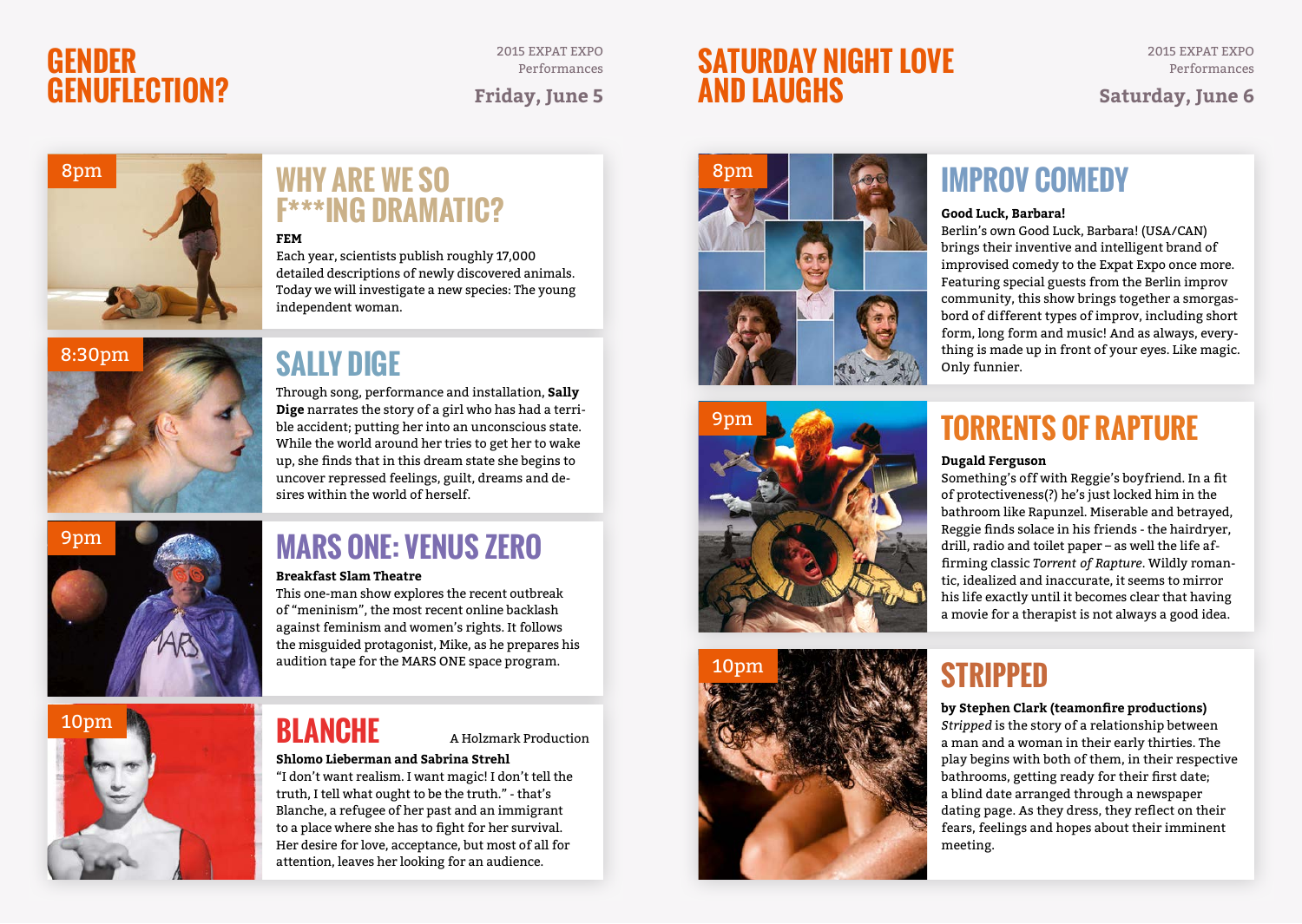# **EXPAT MARKT**

# 2015 EXPAT EXPO MARKET AND Expat Markt PERFORMANCE INSTALLATION

**Sunday, June 7**



Spend an afternoon enjoying our historic courtyard and the unbridled creativity of Berlin's vibrant, flourishing international community of artists!

In this market and performance installation, we transform our entire facility into a charming, circus-like atmosphere. From an auditorium featuring over sixty tables of international visual artists, entrepreneurs and performers to intimate one-onone performances in our backstage area and courtyard to the festival stage in our lobby featuring clowns, musicians, jugglers and much, much more, the Expat Markt truly offers something for everyone and presents English Theatre Berlin | International Performing Arts Center like you've never seen it before!

Photos: Olga Baczynska and ETB | IPAC